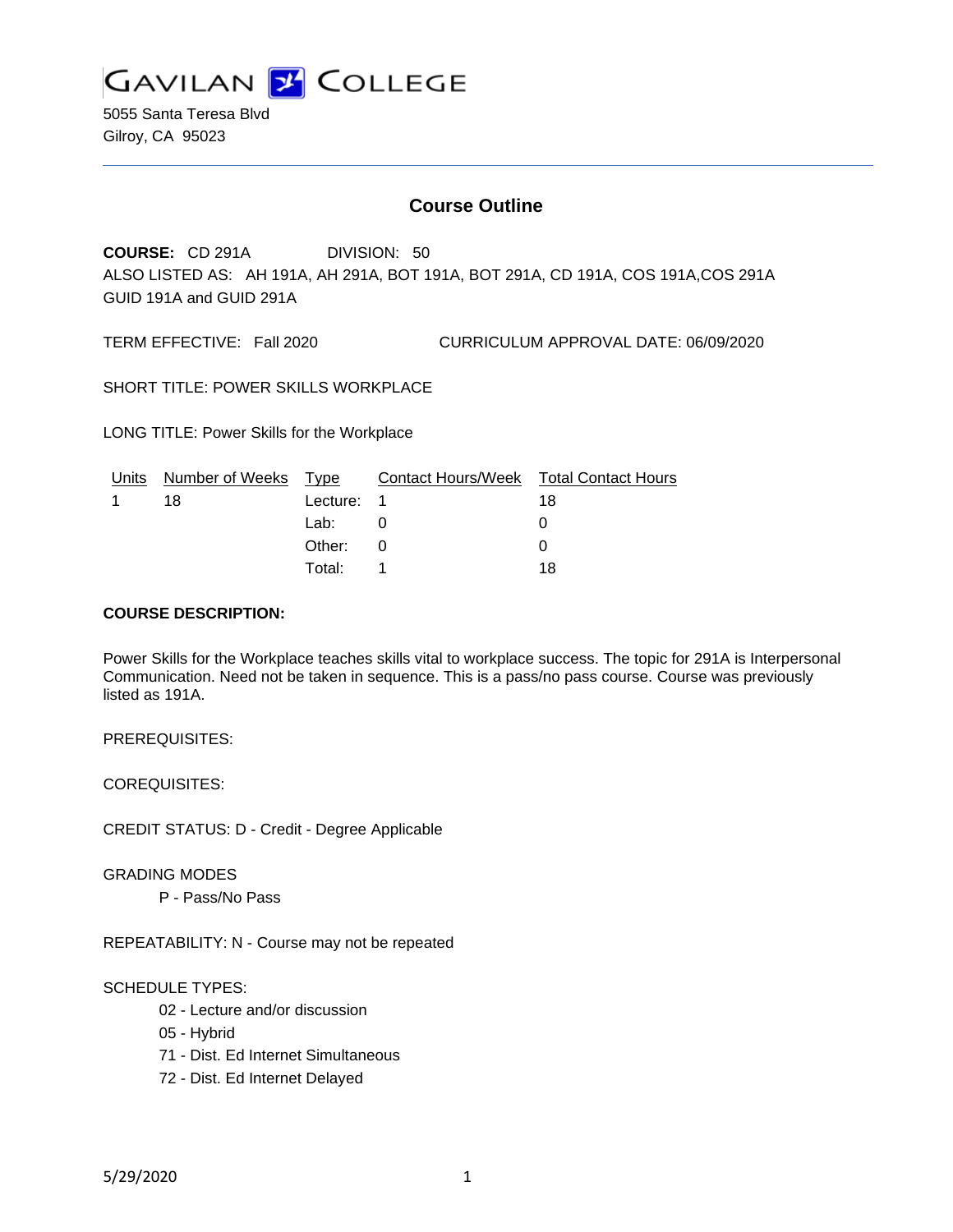# **STUDENT LEARNING OUTCOMES:**

1. Compare and contrast three different styles of interpersonal communication.

Measure of assessment: test, homework

Year assessed, or planned year of assessment: 2018

Semester: Spring

2. Examine listening skills, including listing three methods of active listening and four roadblocks to good listening.

Measure of assessment: homework, test, demonstration

Year assessed, or planned year of assessment: 2018

# **CONTENT, STUDENT PERFORMANCE OBJECTIVES, OUT-OF-CLASS ASSIGNMENTS**

Curriculum Approval Date: 06/09/2020

# 3 HOURS

Content: Introduction to Interpersonal Communication. Identify the four basic personality types. Identifying your personality style.

Student Performance Objectives: Identify the four basic personality types. Identify their primary and secondary personality style. List personality styles useful in particular professions.

#### 3 HOURS

Content: How to adapt to different people and styles. How to build trust with other people and other styles. Observing body language and speech in others and yourself.

Student Performance Objectives: List methods to adapt to different people and styles. List methods to build trust with other people and other styles. Interpret body language.

### 3 HOURS

Content: Starting hard conversations. Words to use and avoid. Stating your feelings. Words to use and avoid. Feelings and body language, a crucial connection. How to involve the other person.

Student Performance Objectives: List methods to start hard conversations. Identify good and bad ways to state feelings. Describe four methods to involve the other person.

#### 3 HOURS

Content: Active listening introduction. Using more than your ears. Simple signals and body language in active listening. Comparing facts and feelings while listening.

Student Performance Objectives: Explain and use active listening. List ways to use body language signals for active listening. List ways to demonstrate active listening.

# 3 HOURS

Content: Methods to help active listening: signals, mirroring, and paraphrasing. Roadblocks to good listening. Handling poor listening. Using active listening to understand directions.

Student Performance Objectives: Demonstrate active listening, mirroring, and paraphrasing. List ways to avoid roadblocks to good listening. Demonstrate active listening techniques when receiving directions.

# 2 HOURS

Content: Listening blockers. Dealing with conflict. Handling insults: baseballs (minor insults) or bullets. Deflecting baseballs and bullets (serious insults). How to stay calm in conflict. Getting agreements.

Student Performance Objectives: List examples of listening blockers and how to handle conflicts. Identify and handle baseballs and bullets when listening. List ways to stay calm in conflict.

# 2 HOURS

# **METHODS OF INSTRUCTION:**

Lecture, AV presentation, theoretical and skills evaluation, quizzes/exams.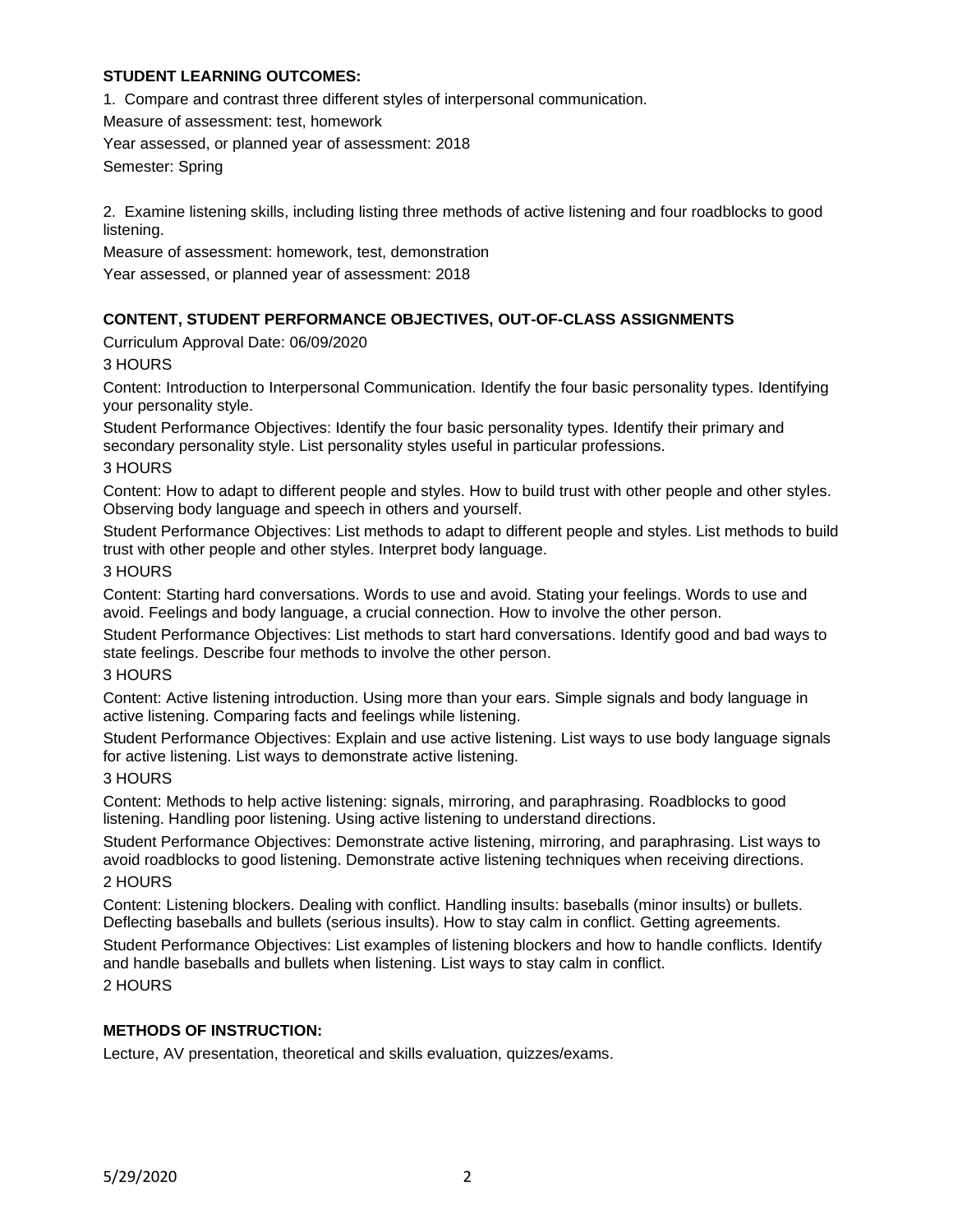# **OUT OF CLASS ASSIGNMENTS:**

#### equired Outside Hours: 6

Assignment Description: Complete reading and workbook exercise assignments. Study for exams. Homework: List reasons good communication is necessary for employment. Find examples of the different personality types in people you know. List professions where particular personality styles are common or useful. Identify your primary and secondary personality style.

#### Required Outside Hours: 6

Assignment Description: Complete reading and workbook exercise assignments. Study for exams. Homework: List ways to adapt to people with different personality styles. List good ways to build trust and ways that will reduce trust. List 6 signs that the other person is agreeing or disagreeing with your statement. Observe your own body language when talking to others.

#### Required Outside Hours: 6

Assignment Description: Complete reading and workbook exercise assignments. Study for exams. Homework: List five steps to starting hard conversations. List two words that will often cause trouble in hard conversations. List ways to get the other person involved in the problem.

#### Required Outside Hours: 6

Assignment Description: Complete reading and workbook exercise assignments. Study for exams. Homework: Identify ways to use more than your ears when doing active listening. List examples of facts, feelings, or both while listening. List ways that people show active listening.

#### Required Outside Hours: 6

Assignment Description: Complete reading and workbook exercise assignments. Study for exams. Homework: Provide examples of signals, mirroring, and paraphrasing for good listening. List 4 roadblocks to good listening. List 5 ways to handling poor listening. Give four examples of how active listening can clarify directions.

#### Required Outside Hours: 4

Assignment Description: Complete reading and workbook exercise assignments. Study for exams. Homework: Provide 4 examples of listening blockers. Provide 4 conflict situations and a way to deal with each. Give examples of four baseballs and methods to handle them. Give examples of four bullets and methods to handle them.

#### **METHODS OF EVALUATION:**

Writing assignments Percent of total grade: 25.00 % Writing assignments: 20% - 40% Written homework, Reading reports, Lab reports Problem-solving assignments Percent of total grade: 25.00 % Problem-solving demonstrations: 20% - 45% Homework problems, Field work, Quizzes, Exams Skill demonstrations Percent of total grade: 25.00 % Skill demonstrations: 20% - 45% Class performance, Field work, Performance exams Objective examinations Percent of total grade: 25.00 %

# **REPRESENTATIVE TEXTBOOKS:**

Required Representative Textbooks Donaldson, Cindy and Farley, Dan. Communicating in the Workplace. Palo Alto, CA: Work Skills Associates,2014. ISBN: 13: 9780966086928 Reading Level of Text, Grade: 11th Verified by: MS Word